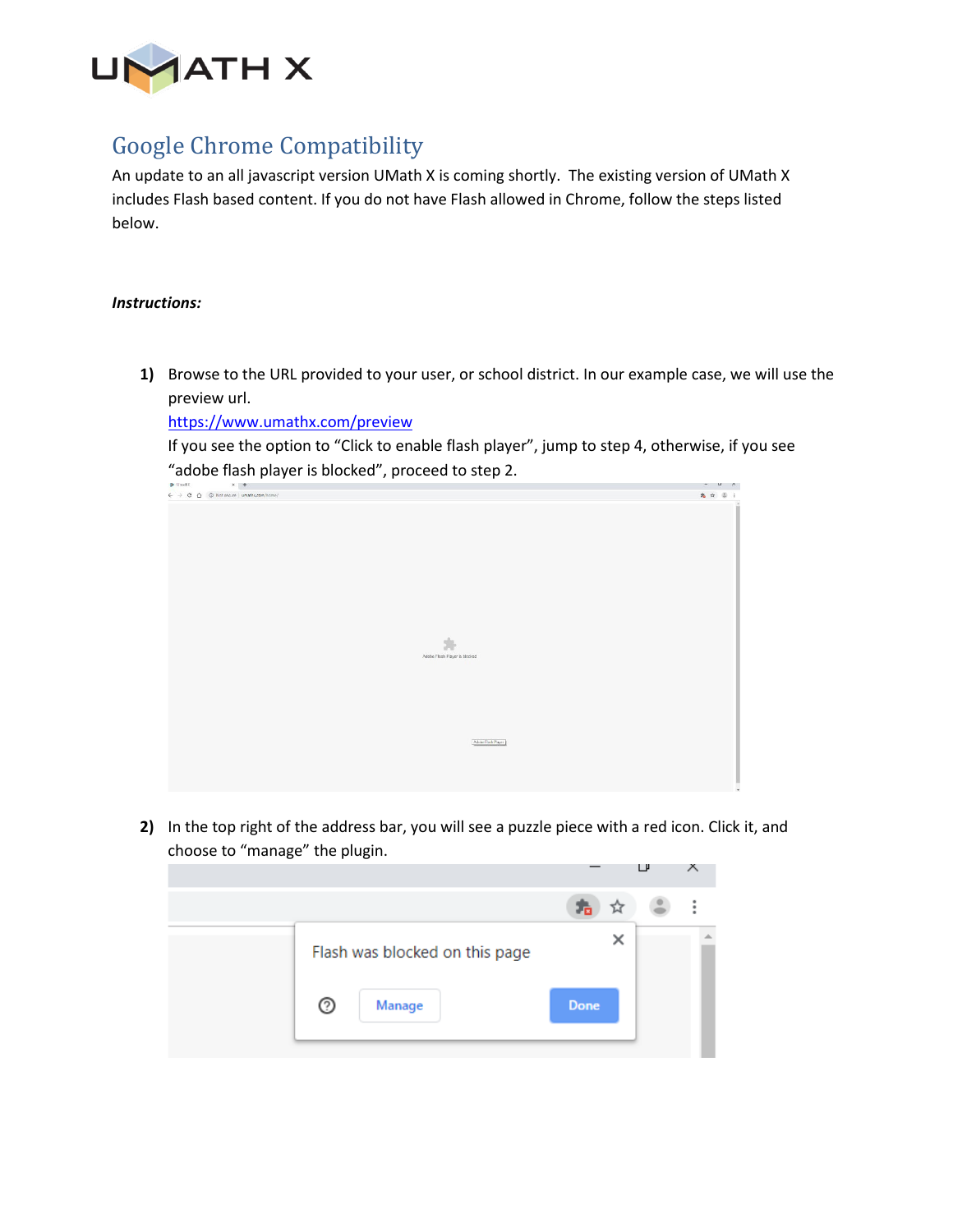**3)** This will take you to the flash settings page (you can also browse directly to this via Settings- >Privacy and Security -> Site Settings -> Flash within Chrome). On the flash settings page, there is a slider with the label "Block sites from running Flash (recommended)"; click this and switch it to "Ask first".

| <b>Search settings</b><br>$\alpha$                      |          |  |  |  |  |  |  |  |  |  |
|---------------------------------------------------------|----------|--|--|--|--|--|--|--|--|--|
| Flash<br>$\leftarrow$                                   | Q Search |  |  |  |  |  |  |  |  |  |
| Your Flash settings will be kept until you quit Chrome. |          |  |  |  |  |  |  |  |  |  |
| Block sites from running Flash (recommended)            |          |  |  |  |  |  |  |  |  |  |
| Search settings<br>Q                                    |          |  |  |  |  |  |  |  |  |  |
| Flash<br>$\leftarrow$                                   | Q Search |  |  |  |  |  |  |  |  |  |
| Your Flash settings will be kept until you quit Chrome. |          |  |  |  |  |  |  |  |  |  |
| <b>Ask first</b>                                        |          |  |  |  |  |  |  |  |  |  |

**4)** Return to your url, and the message will now say, 'Click to enable Adobe Flash Player'.

|  | $\lambda$ $\mathbf{T}$ |                                                                 |  |                                    |                    |  |  |
|--|------------------------|-----------------------------------------------------------------|--|------------------------------------|--------------------|--|--|
|  |                        | $\rightarrow$ C $\hat{\Omega}$ (D Not secure   umathx.com/home/ |  |                                    |                    |  |  |
|  |                        |                                                                 |  |                                    |                    |  |  |
|  |                        |                                                                 |  |                                    |                    |  |  |
|  |                        |                                                                 |  |                                    |                    |  |  |
|  |                        |                                                                 |  |                                    |                    |  |  |
|  |                        |                                                                 |  |                                    |                    |  |  |
|  |                        |                                                                 |  |                                    |                    |  |  |
|  |                        |                                                                 |  |                                    |                    |  |  |
|  |                        |                                                                 |  |                                    |                    |  |  |
|  |                        |                                                                 |  |                                    |                    |  |  |
|  |                        |                                                                 |  |                                    |                    |  |  |
|  |                        |                                                                 |  |                                    |                    |  |  |
|  |                        |                                                                 |  |                                    |                    |  |  |
|  |                        |                                                                 |  |                                    |                    |  |  |
|  |                        |                                                                 |  | 25                                 |                    |  |  |
|  |                        |                                                                 |  | Click to enable Adobe Flash Player |                    |  |  |
|  |                        |                                                                 |  |                                    |                    |  |  |
|  |                        |                                                                 |  |                                    |                    |  |  |
|  |                        |                                                                 |  |                                    |                    |  |  |
|  |                        |                                                                 |  |                                    |                    |  |  |
|  |                        |                                                                 |  |                                    | Adobe Flash Player |  |  |
|  |                        |                                                                 |  |                                    |                    |  |  |
|  |                        |                                                                 |  |                                    |                    |  |  |
|  |                        |                                                                 |  |                                    |                    |  |  |
|  |                        |                                                                 |  |                                    |                    |  |  |
|  |                        |                                                                 |  |                                    |                    |  |  |
|  |                        |                                                                 |  |                                    |                    |  |  |
|  |                        |                                                                 |  |                                    |                    |  |  |